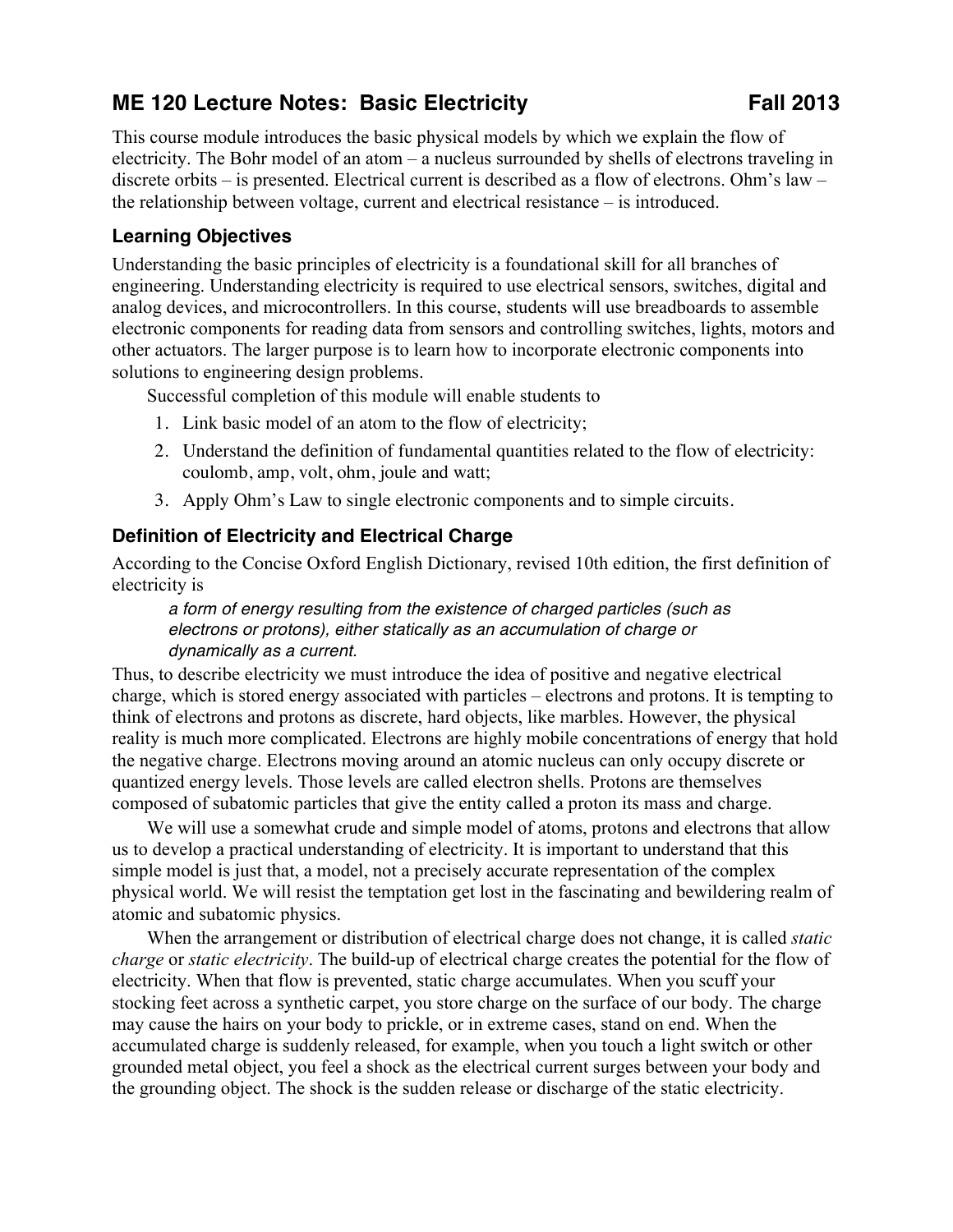Similarly, lightning is the discharge of large amounts of charge accumulated in clouds during storms.

Static electricity is important, at least because the build-up of static charge can cause problems when that charge is released. However, much of modern technology is possible because of the controlled *flow* of electricity, i.e. the movement of charge between regions of positive and negative charge.

### **Conductors, Insulators and Semiconductors**

Materials can be classified as conductors, insulators, and semiconductors according the ability of the material to allow the flow of electricity. All materials have a measurable property called electrical conductivity that indicates the ability of the material to either allow or impede the flow of electrons. Materials that easily conduct electricity have a high conductivity.

A *conductor* is a material that readily allows the flow of electricity. Metal wires are good conductors, though some metals are better conductors than others. Copper, aluminum, silver and gold are examples of good conductors. Compared to non-conductors, these materials have a high electrical conductivity.

An *insulator* is a material that is a poor conductor. Insulators inhibit the flow of electricity. Rubber, wood, ceramics and air are examples of good insulators. Compared to conductors, these materials have a low electrical conductivity.

If a positively charged region is separated from a negatively charged region by a conductor, then electrical current will flow between the regions. If instead the positively charge region is separated from a negatively charged region by an insulator, little or no electrical current will flow.

A *semiconductor* is a material that has an intermediate tendency to allow the flow of electrons, i.e. it is somewhere between an insulator and a conductor. The conductivity of semiconductor materials can be changed by the presence of an electrical field, exposure to light, or the application of mechanical pressure or heat. The ability to change the apparent electrical conductivity by introducing these stimuli allows semiconductors to be used as the building blocks of *semiconductor devices*.

Semiconductor devices are like switches that allow electricity to flow. Sometimes that switching is controlled intentionally to control the flow of electricity, for example in LEDs (light emitting diodes) and transistors. Other times the switching of the flow of electricity is passive and controlled by the environment, for example in photovoltaic solar cells or semiconductor sensors.

*Transistors* are semiconductor devices that can be used to switch or amplify electrical currents. Digital logic and computing devices like microprocessors, communication chips, and signal processing chips can have hundreds, thousands, millions or billions of transistors.

## **Atomic Structure and the Periodic Chart**

Electrical current is caused by the movement of electrons. The electrical characteristics of matter are determined by its atomic structure, which in turn determines how easily the electrons in the atoms can move.

Matter is made of molecules, which are stable arrangements of chemical elements. A chemical element is the essential constituent of pure substance. Each element has a characteristic atom, which consists of a core or *nucleus* with a fixed number of positively charged particles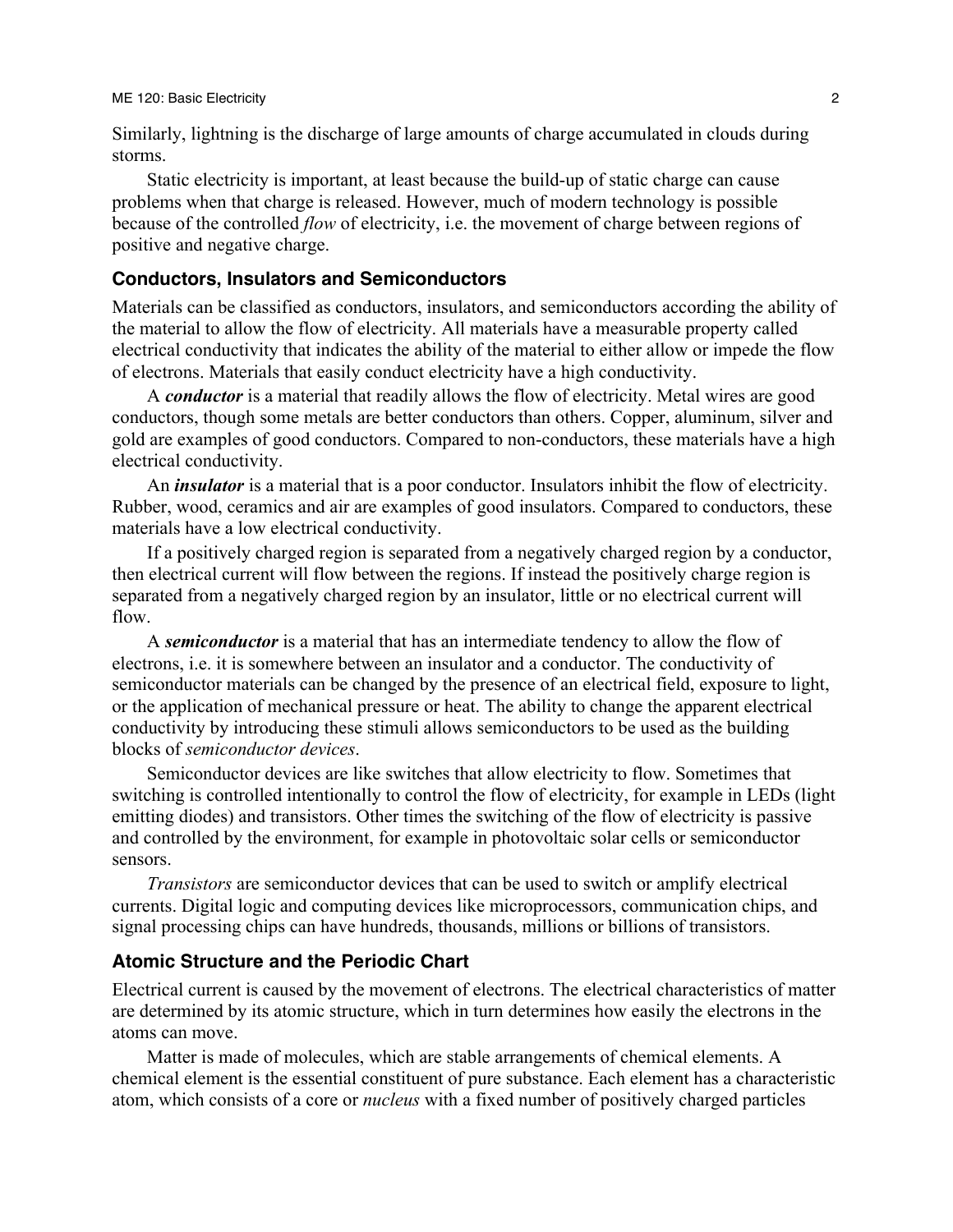called *protons* surrounded by a cloud of negatively charged particles called *electrons*. The nucleus also contains neutrons, particles that have mass, but no charge. Figure 1 is a model of the Helium atom, which has two protons and two neutrons in the nucleus and two electrons orbiting the nucleus.

Each chemical element may exist in several stable arrangements of protons and neutrons. These stable arrangements are called *isotopes*, which have slightly different mass because of the different numbers of neutrons in the nucleus. Isotopes of an element have the same chemical behavior when those elements are combined in molecules with elements of different type. For example, the chemical formula for common table salt is NaCl, which has one atom of sodium (Na) and one atom of chlorine (Cl). The molecules of NaCl are chemically equivalent for all combinations of Na isotopes and Cl isotopes.



Figure 1. Model of a Helium atom.

An element is characterized by two quantities, its atomic number *Z* and its atomic mass *A*. The atomic number is the number of protons in the nucleus. Therefore, Z is always an integer. The atomic mass (or atomic weight) of an isotope is due to the number of protons and neutrons in the nucleus, plus a small contribution from the number of electrons. Because there may be two or more stable isotopes of an element, there may be two or more masses for the stable forms of an element. The atomic mass of an element is the *weighted average* of the masses of the isotopes, where the averaging accounts for the relative abundance of the isotopes on the planet earth. In other words, the atomic mass of an element is determined by the proportions of the isotopes that are found in nature.

The periodic chart is a graphical arrangement of the chemical elements. Each element is represented by a small box that provides a few key pieces of information about that element. Figure 2 is a typical example of a periodic table. The elements in the table are arranged in order of increasing atomic number from left to right and top to bottom. The table also groups elements according to their chemical properties, which explains why the table is not a neat rectangular array of elements.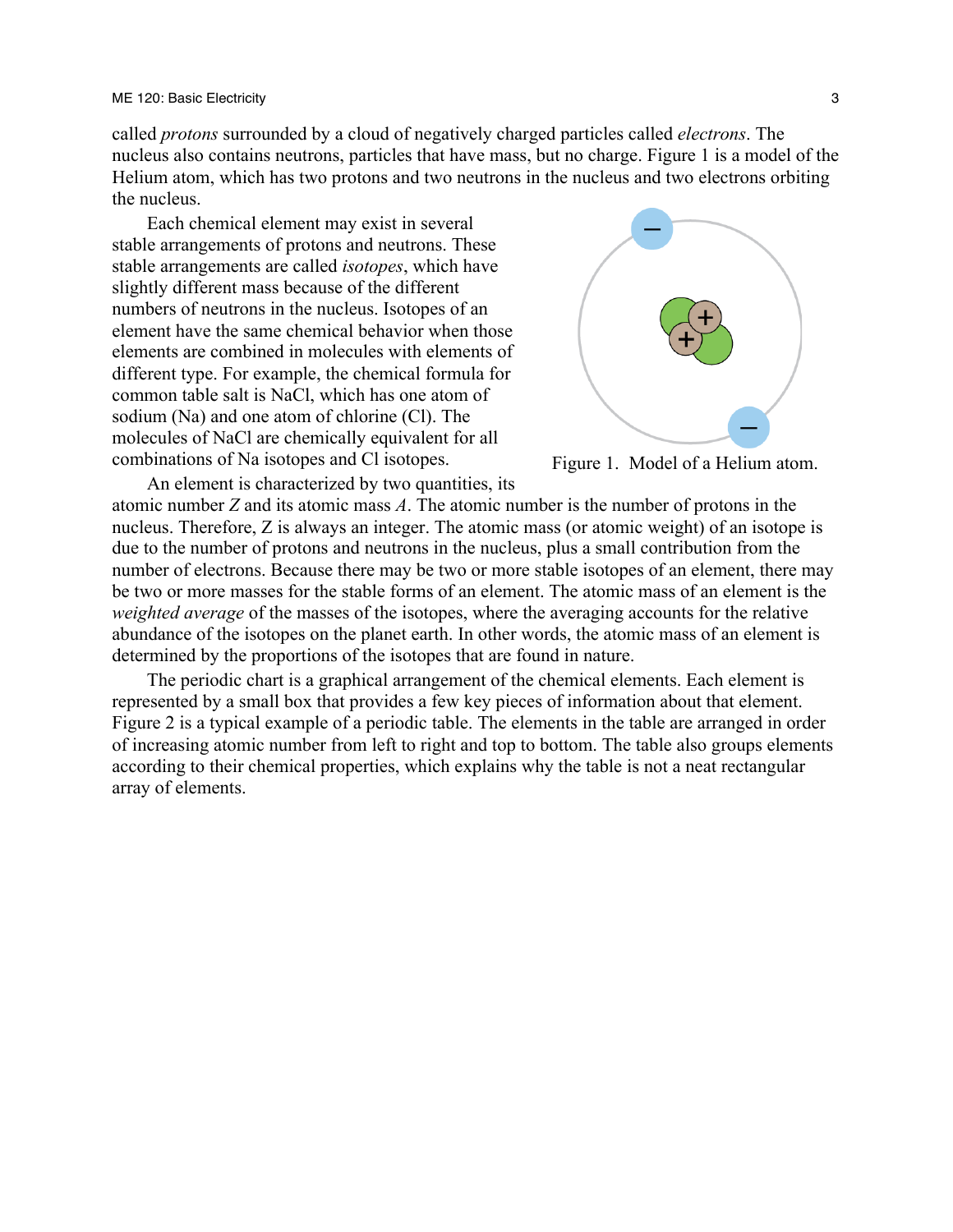

Figure 2. Periodic table of chemical elements. Downloaded 17 August 2010 from www.periodni.com.

The display of data for each element varies somewhat according to the aesthetic design of the periodic table. The basic design includes three pieces of information: the atomic number of the element, the one or two-character symbol for the element, and the atomic mass of the element. Figure 3 shows the details of the entry for copper in the periodic table. Copper has the symbol Cu, and it has 29 protons,

hence its atomic number is 29. The relative atomic mass of copper is 63.546, which means that on earth, the *average* composition of a sample of pure copper atoms would have a nucleus with 29 protons and approximately 35 (=  $64 - 29$ ) neutrons.





There are two dominant isotopes of copper,  ${}^{63}Cu$  and  ${}^{65}Cu$ . The left superscript number in the isotope symbol is the number of nucleons. A nucleon is either a proton or a neutron.  ${}^{63}Cu$  has 63 nucleons: 29 protons plus 34 neutrons. <sup>65</sup> Cu has 65 nucleons: 29 protons plus 36 neutrons. On earth, pure copper consists of approximately 69 percent <sup>63</sup>Cu and 31 percent <sup>65</sup>Cu. Neutrons are discrete, so in a typical sample of copper atoms, 69 percent of the atoms would have 36 neutrons and 31 percent would have 34 neutrons. Therefore the average atomic mass is of copper is 63.546.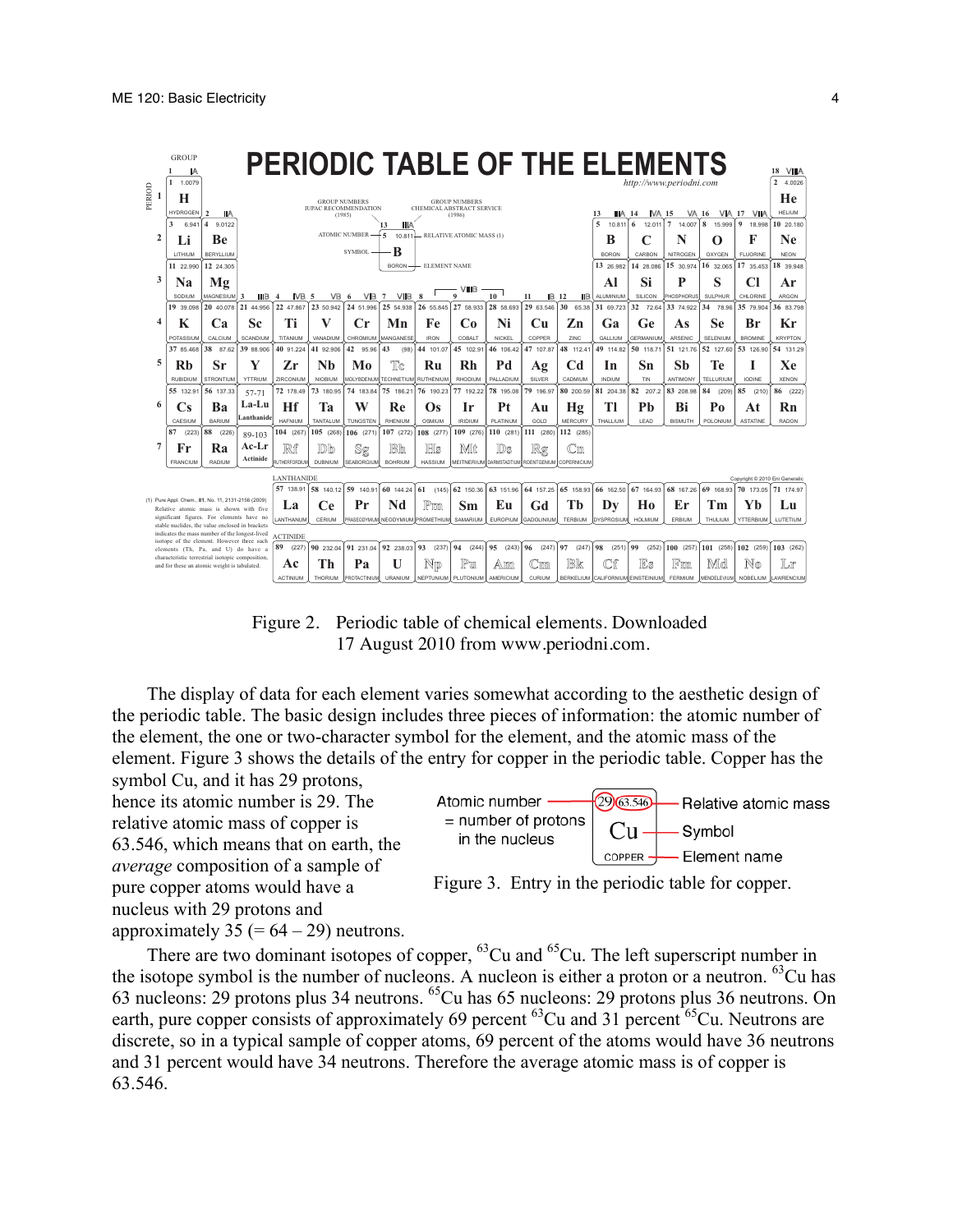#### **Counting Atoms and Atomic Mass**

The number of proton, neutrons and electrons determines the mass of an individual atom. The atomic mass of a substance is converted to a bulk, macroscopic mass with a constant known as *Avogadro's number* or *Avogadro's constant*

$$
N_A = 6.022 \times 10^{23} \text{ mol}^{-1}
$$

The unit of  $N_A$  is 1/mol, where mol is the unit abbreviation for *mole*.  $N_A$  is the number of things – usually atoms or molecules or atomic particles – in a *mole*. A *mole* is the number of things necessary to have a mass in grams that is numerically equal to the atomic mass. For example, a mole of Hydrogen atoms has a mass of 1.0079 g. A mole of copper atoms has a mass of 63.456 g. A mole of NaCl has a mass of 58.442 g (22.98977 + 35.453 = 58.442).

#### **Electrons in Shells: the Bohr Model of the Atom**

In the early 1900s, quantum mechanics revolutionized our understanding of physics. Quantum mechanics is a theory of matter and energy that posits that energy only exists of discrete states or quanta. Physicist Niels Bohr hypothesized that electrons can only exist in discrete energy levels or shells as they orbit around the dense nucleus. Figure 4 is a highly simplified schematic of the electron shells for a copper atom. The 29 electrons of copper are arranged in four shells. The innermost (K) shell has two electrons. The next (L) shell has 8 electrons. The next (M) shell has 18 electrons. The outermost (N) shell has just one electron.

The outermost shell of any atom is called the *valence shell*. The electrons in the valence shell are the *valence electrons* and they determine the chemical and electrical properties of the atom. When there are few valence electrons, as in the case of copper, those electrons can be more easily displaced to a nearby atom. The movement of electrons causes an electrical current to flow. In general, the valence shell for metals contains relatively few electrons. Since the valence shell for metals is mostly empty, the exposed electrons can be removed relatively easily. In contrast, elements that are insulators have relatively full valence shells. The valence electrons in an insulator are hard to displace, so the electrons do not "flow" in the presence of an applied electrical potential.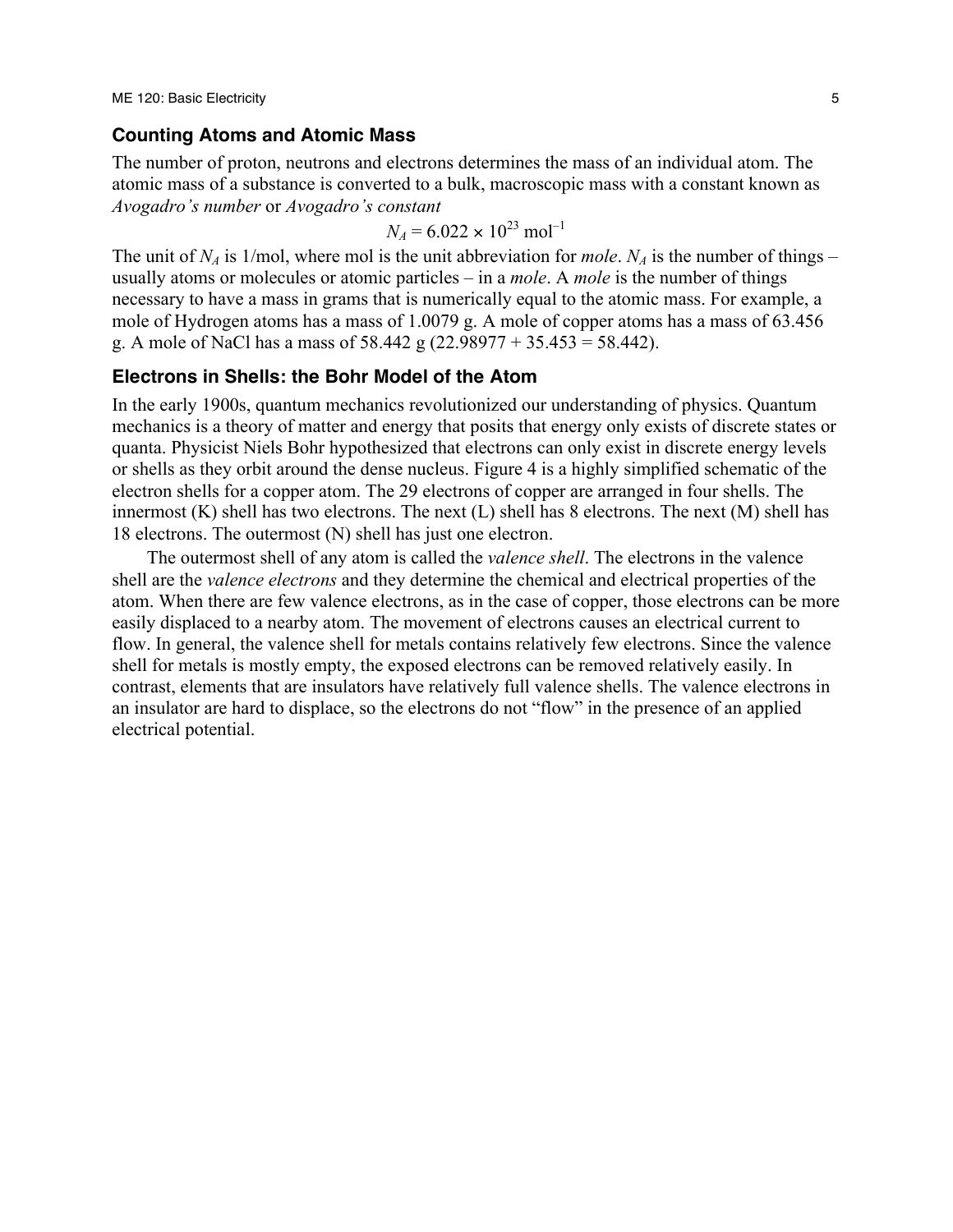



## **Electrical Current: The Flow of Charge**

Electrical current is the movement of charge. By convention, we say that current flows from the positive terminal to the negative. We could say that "current flows downhill", from plus to minus, or from high to low. Figure 5 depicts the flow of electrical current from the positive to the negative terminal of a battery when the terminals are connected by a conducting loop. The positively charged terminal of the batter is caused by a deficit of electrons relative to the negatively charged terminal.



Figure 5. Current in the loop is from regions of positive charge to regions of negative charge.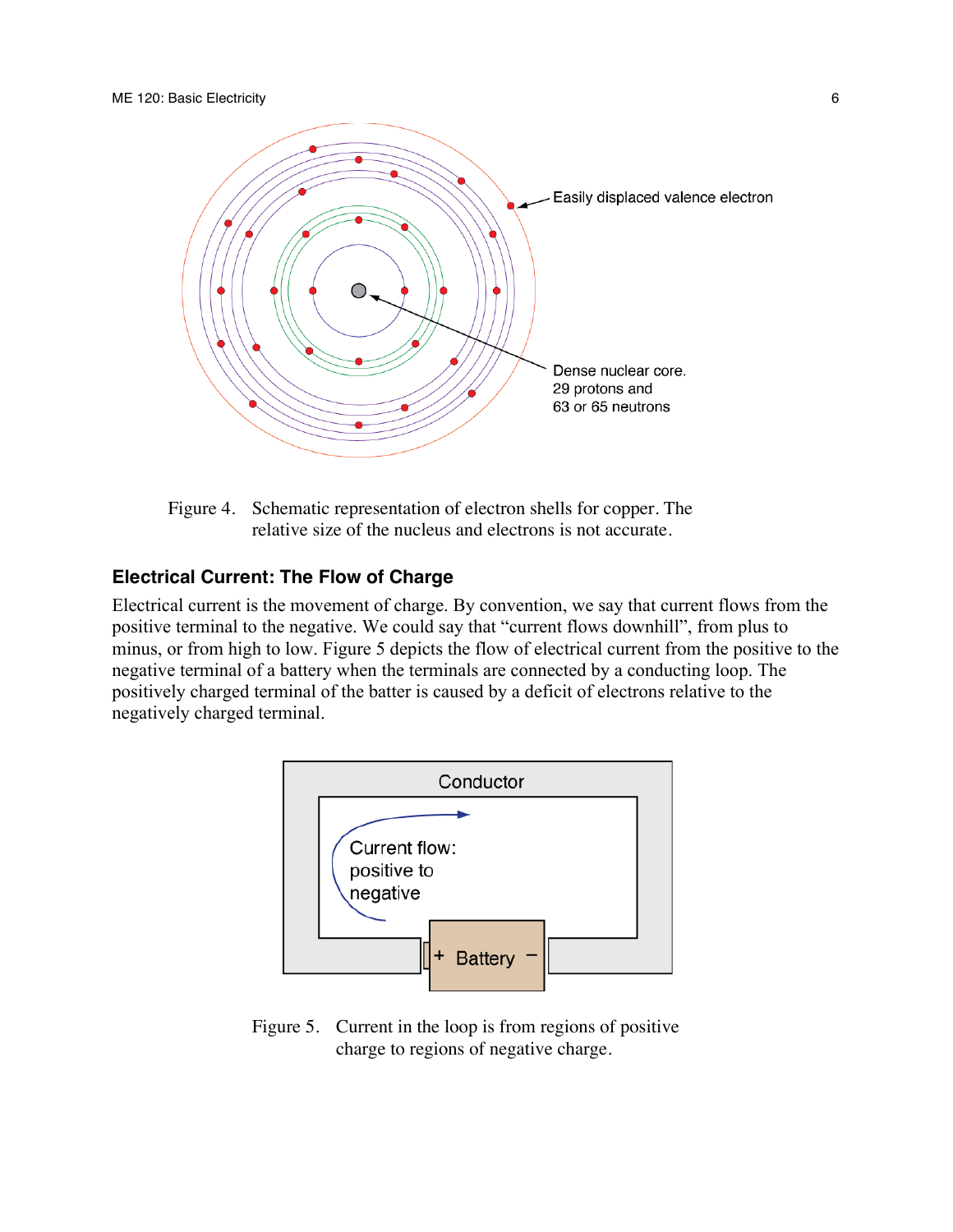

Figure 6. The electron flow is in the opposite direction of the current. The larger circles represent atoms and their electron shells.

The atoms in the conductor loop have mobile valence electrons. The valence electrons move between adjacent atoms in the solid resulting in an electrical current. The atoms and their nuclei do not move. Figure 6 is a graphical representation of the transfer of valence electrons between adjacent atoms. As with all of the images in these notes, the visual representation is only meant to suggest how the process works, it is not a literal picture of atoms and the flow of electrons.

Example: How many valence electrons are in a 1cm cube of copper?



*Useful data:* Atomic mass =  $63.55$  g/mol Density of pure copper =  $8.94$  g/cm<sup>3</sup> Avogadro's number  $N_A = 6.022 \times 10^{23}$  atoms/mol

First compute the number of atoms, *N*

$$
N = 1 \text{ cm}^3 \times 8.93 \frac{\text{gm}}{\text{cm}^3} \times \frac{1 \text{mol}}{63.55 \text{ g}} \times \frac{6.022 \times 10^{23} \text{ atoms}}{\text{mol}} = 8.5 \times 10^{22} \text{ atoms}
$$

Since each copper atom has one valence electron, there are  $8.5 \times 10^{22}$  valence electrons in a 1 cm cube of copper.

Note: *N* is greater than the number of grains of sand on the earth. Compute the number of sand grains by assuming that 10 cm of sand covers all 200 million square miles of the earth's surface. Assume that each grain is 1 mm in diameter and that the packing efficiency is 68 percent.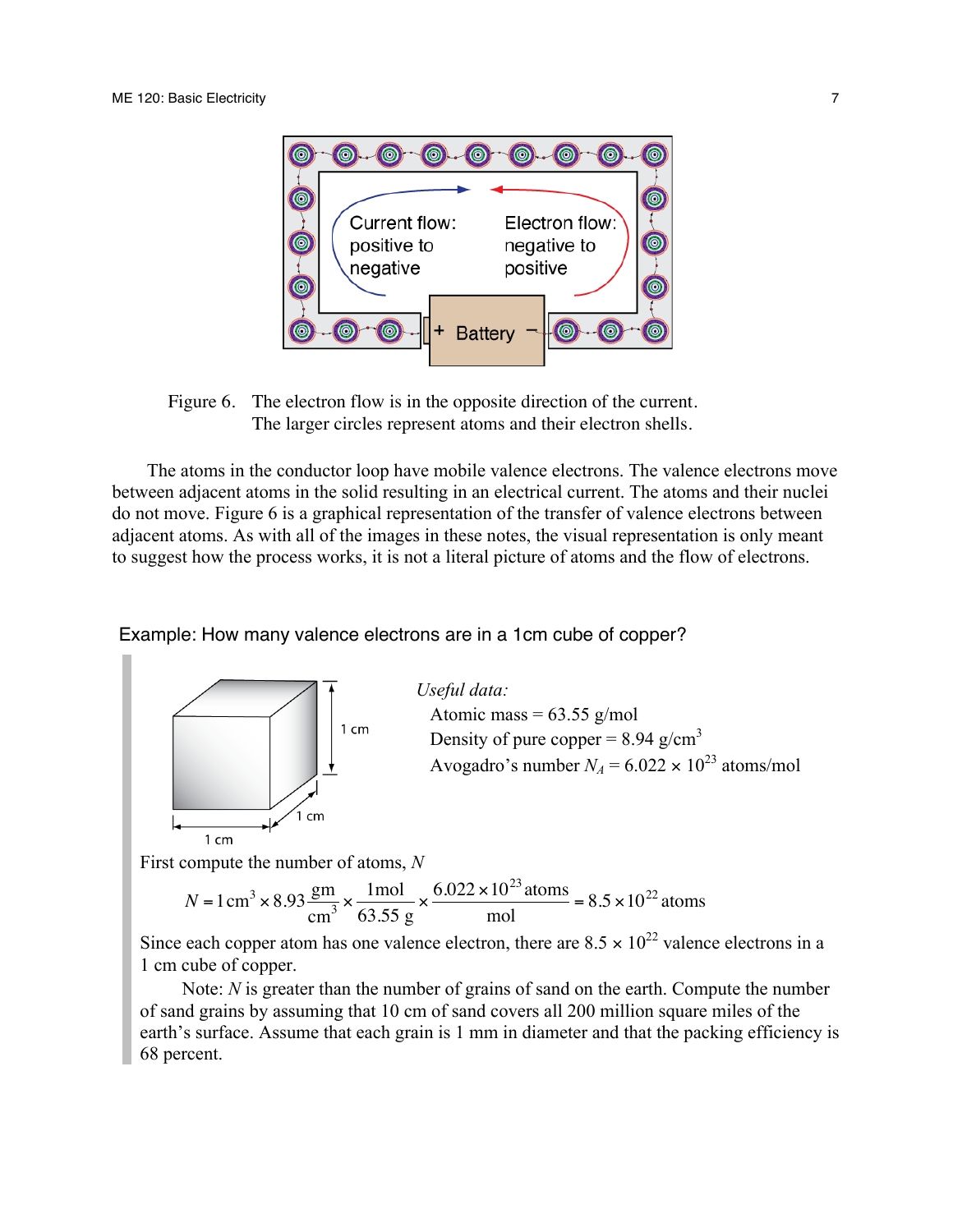#### **Model of Electrical Current**

Electrical current is the movement of electrons. Conductors facilitate electrical current because good conductors have valence electrons that can move from atom to atom in the solid.

Figure 7 is a graphical representation of current in a conductor represented by a solid cylinder. The two ends of the conductor have different density of charge. The diagram represents a situation where there is a relative surplus of electrons on the right. Because the conductor connects the regions having a surplus and a deficit of electrons, a current flows.

The path of an individual electron is not straight. However, the number of electrons involved is enormous, so the net flow can be conceptualized as a continuous flow from the negative region having the electron surplus to the positive regions having the electron deficit.

In routine engineering work, we say that current flows from positive to negative. That convention is not a problem as long as we are consistent. However, the convention is actually inconsistent with the physical mechanism. Positively charged particles (protons) do not flow because they are bound in the nucleus of atoms that have a relatively fixed position in the solid.



Figure 7. Electrons flow from a negatively charged region to a positively charged region. The common convention is that current flows from a region of positive charge to a region of negative charge.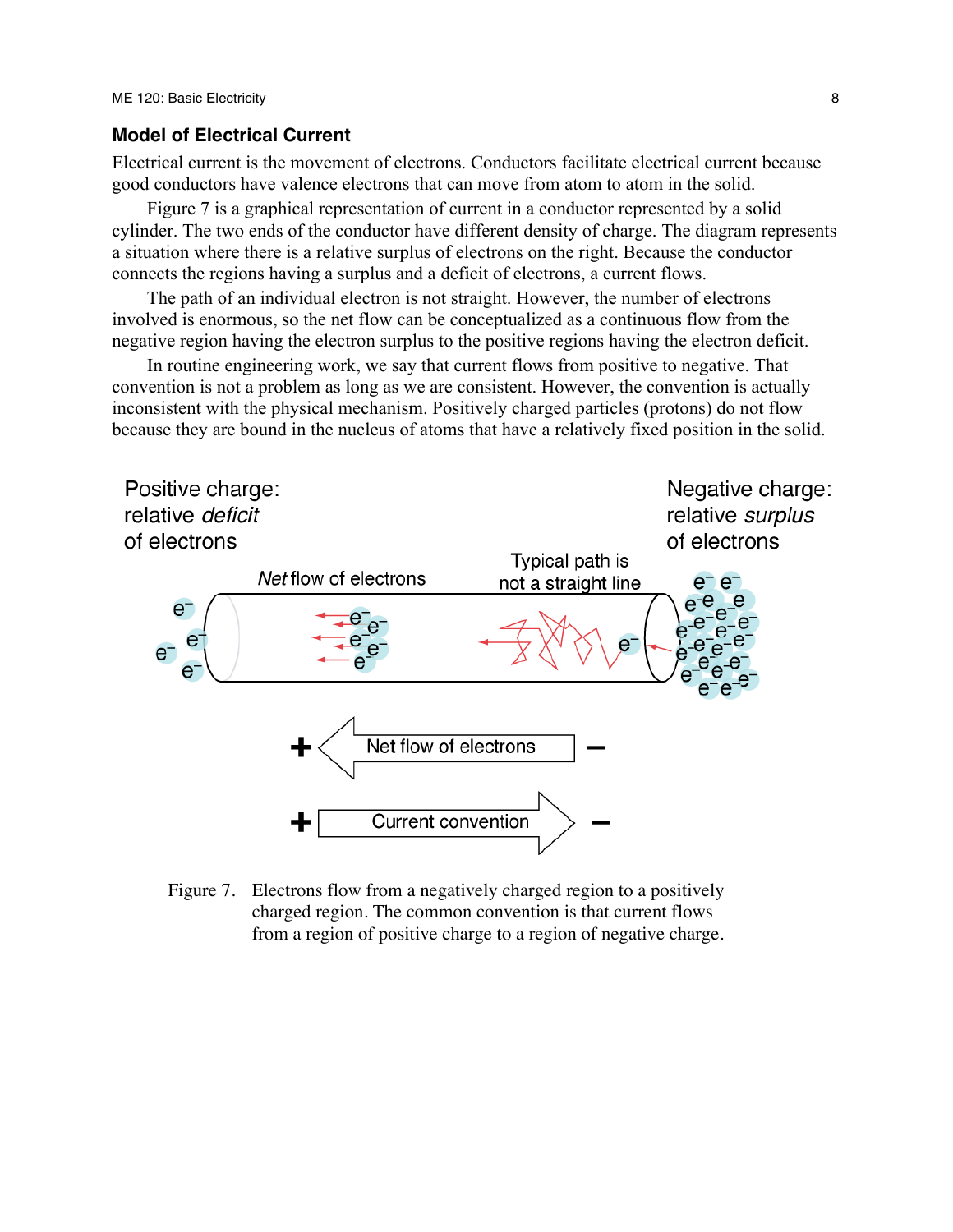#### **Definitions**

*Electrical charge* is a fundamental electrical characteristic of matter that results in attraction or repulsion of other matter with electrical charge. Electrical charge is either positive or negative. Two objects with the same electrical charge (both positive or both negative) repel each other. Two objects with opposite electrical charge attract each other.

Electrical charge exists in discrete quantities. The smallest unit of charge is the charge associated with a single electron, which is called the elementary charge. The elementary charge is equal to  $1.602 \times 10^{-19}$  coulomb. This defines a coulomb, which is also given the unit symbol  $\mathcal{C}$ 

# electrical charge of one electron =  $1.602 \times 10^{-19}$  C.

Instead of the number of coulombs associated with a single electron, we can invert the definition to find the number of electrons in a coulomb.

$$
1 \text{ C} = 6.24 \times 10^{18} \text{ electrons}
$$

*Electrical current* is the flow of electrons, and is expressed in terms of the number of electrons passing a point in a unit time. The symbol for current is *I*. The unit of current is *amps*, which has the symbol A. One amp is the flow of one coulomb per second.

$$
1A = 1\frac{C}{s}
$$

Voltage is also a measure of the potential *Voltage* is the force necessary to separate two objects with opposite charge. energy that can cause the flow of electrons. Voltage has units of energy (Joules) per unit of charge (coulomb). One volt is the defined as energy (in Joule) necessary to separate one coulomb of positive charge from one coulomb of negative charge. It is also the amount of work done (in Joule) when a coulomb of charge moves across a potential



Figure 8. If the voltage between A and B is one volt, then one Joule of work is done when  $6.28 \times 10^{18}$ electrons move from A to B.

of one volt. This last case is depicted in Figure 8. The symbol for voltage is *V*.

$$
1V = 1\frac{J}{C}
$$

 $\mathbf{S}^{\mu}$ *Electrical resistance* (or just *resistance*) is a measure of the insulating effectiveness of materials. Materials with high resistance are good insulators. The unit of resistance is Ohm and is given the symbol  $\Omega$  (capital omega).